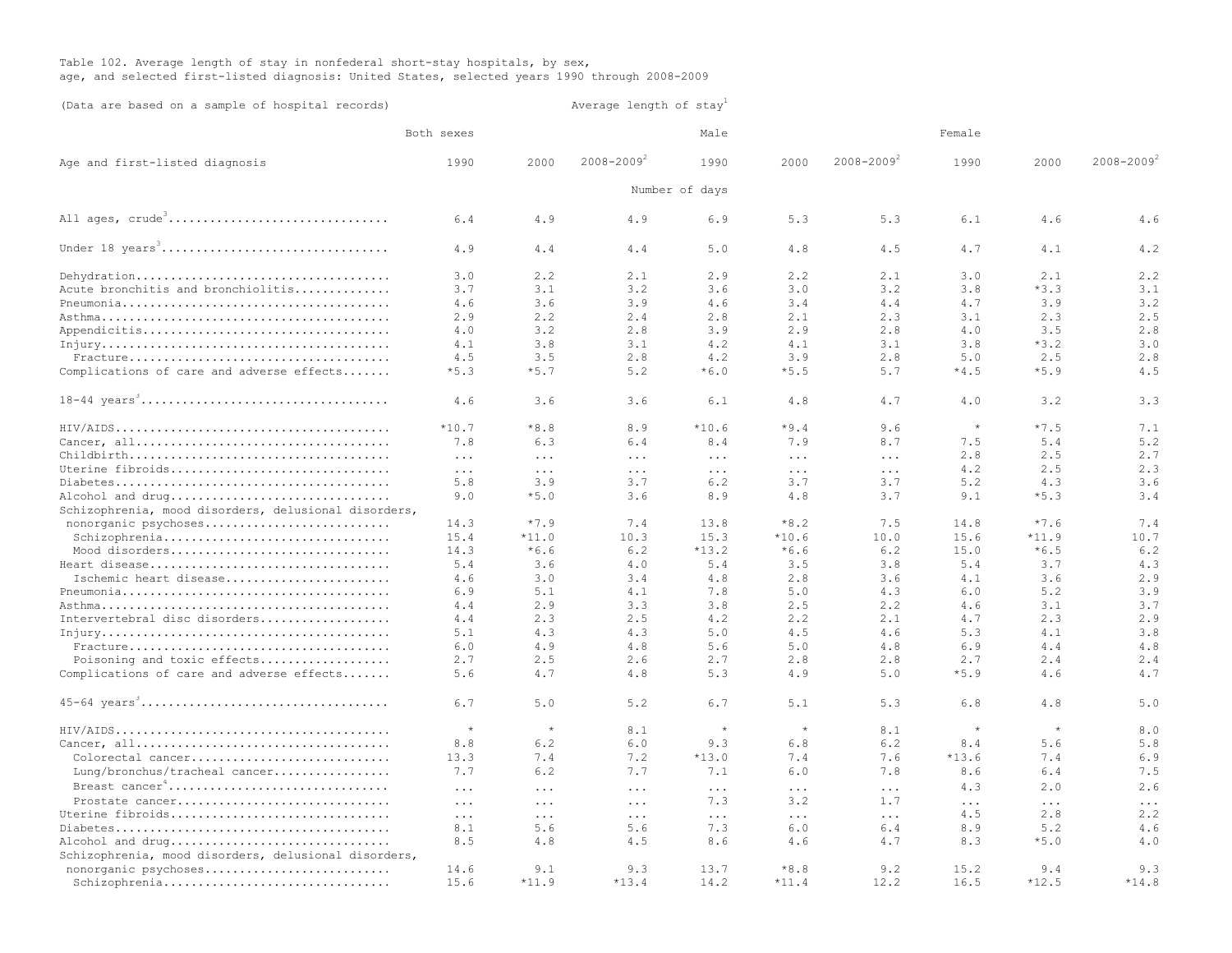| Mood disorders                                       | 14.7                         | $*7.9$          | 7.4             | 13.4                        | $*7.3$                         | 7.6                  | 15.4                         | $*8.3$            | 7.2             |
|------------------------------------------------------|------------------------------|-----------------|-----------------|-----------------------------|--------------------------------|----------------------|------------------------------|-------------------|-----------------|
|                                                      | 5.9                          | 3.9             | 4.1             | 5.8                         | 3.8                            | 3.9                  | 6.1                          | 4.1               | 4.4             |
| Ischemic heart disease                               | 5.7                          | 3.7             | 3.6             | 5.7                         | 3.6                            | 3.4                  | 5.8                          | 3.8               | 4.1             |
| Heart attack                                         | 7.5                          | 4.8             | 4.4             | 7.5                         | 4.7                            | 4.2                  | 7.6                          | 5.0               | 4.8             |
| Arrhythmias                                          | 4.6                          | 2.9             | 3.3             | 4.6                         | 2.8                            | 3.4                  | 4.6                          | 2.9               | 3.1             |
| Heart failure                                        | 7.0                          | 4.9             | 5.0             | 6.9                         | 5.2                            | 4.9                  | 7.3                          | 4.7               | 5.1             |
|                                                      | 3.9                          | 2.2             | 2.3             | $*4.3$                      | 2.0                            | 2.3                  | 3.6                          | 2.4               | 2.4             |
|                                                      | 10.3                         | 5.3             | 4.8             | 10.0                        | 5.2                            | 4.6                  | 10.7                         | 5.5               | 4.9             |
|                                                      | 8.0                          | 5.8             | 5.2             |                             | 6.0                            | 5.2                  | 7.9                          | 5.7               | 5.2             |
|                                                      |                              |                 |                 | 8.0                         |                                |                      |                              |                   |                 |
| Chronic obstructive pulmonary disease                | 6.5                          | 4.7             | 5.4             | 6.8                         | 5.0                            | 4.4                  | 6.2                          | 4.4               | 6.2             |
|                                                      | 5.2                          | 3.9             | 4.1             | 5.3                         | $*3.2$                         | 4.2                  | 5.2                          | 4.0               | 4.1             |
| Osteoarthritis                                       | 7.4                          | 3.9             | 3.4             | 7.1                         | 3.6                            | 3.3                  | 7.5                          | 4.1               | 3.5             |
| Intervertebral disc disorders                        | 5.2                          | 2.8             | 3.2             | 5.0                         | 2.6                            | 3.5                  | 5.4                          | 3.1               | 2.9             |
|                                                      | 6.5                          | 5.1             | 4.9             | 6.6                         | 5.5                            | 5.0                  | 6.4                          | 4.6               | 4.7             |
|                                                      | 7.6                          | 5.6             | 5.5             | 7.2                         | 6.4                            | 5.8                  | 7.9                          | 4.9               | 5.0             |
| Poisoning and toxic effects                          | 4.9                          | 3.0             | 3.4             | $\star$                     | $*2.9$                         | 2.9                  | 4.3                          | 3.1               | 3.8             |
| Internal organ injury                                | $*8.3$                       | 7.6             | 5.7             | $\star$                     | 8.3                            | 5.4                  | *8.1                         | $\star$           | 6.2             |
| Complications of care and adverse effects            | 7.9                          | 6.1             | 6.3             | 8.4                         | 5.9                            | 6.1                  | 7.4                          | 6.4               | 6.5             |
|                                                      | 8.0                          | 5.7             | 5.5             | 7.8                         | 5.6                            | 5.6                  | 8.1                          | 5.7               | 5.4             |
|                                                      |                              |                 |                 |                             |                                |                      |                              |                   |                 |
|                                                      | $*15.9$                      | 8.6             | 8.7             | $\star$                     | 8.5                            | 8.0                  | 14.4                         | 8.8               | 9.3             |
|                                                      | 9.4                          | 7.0             | 6.7             | 9.9                         | 6.9                            | 6.8                  | 9.0                          | 7.1               | 6.5             |
| Colorectal cancer                                    | 12.9                         | 9.1             | 7.4             | 11.3                        | 9.2                            | 8.3                  | 14.5                         | 9.0               | 6.4             |
| Lung/bronchus/tracheal cancer                        | 9.2                          | 7.0             | 7.1             | 8.7                         | 6.8                            | 7.5                  | 10.2                         | $*7.1$            | 6.6             |
| Breast cancer <sup>4</sup>                           | $\ldots$ .                   | $\cdots$        | $\cdots$        | $\cdots$                    | $\sim$ $\sim$ $\sim$           | $\sim$ $\sim$ $\sim$ | 4.4                          | $\star$           | 2.7             |
| Prostate cancer                                      | $\ldots$ .                   | $\cdots$        | $\ldots$        | 6.5                         | 3.8                            | 2.6                  | $\ldots$                     | $\cdots$          | $\ddots$        |
|                                                      | 8.4                          | 5.9             | 5.1             | 9.1                         | 6.2                            | 5.2                  | 8.0                          | 5.6               | 5.1             |
| Schizophrenia, mood disorders, delusional disorders, |                              |                 |                 |                             |                                |                      |                              |                   |                 |
| nonorganic psychoses                                 | 16.6                         | 11.7            | 11.4            | 17.4                        | $*11.7$                        | 11.3                 | 16.3                         | 11.7              | 11.5            |
| Dementia and Alzheimer's disease                     | $*12.6$                      | $*9.3$          | 8.2             | $*10.4$                     | $*9.6$                         | $*8.1$               | $*14.0$                      | $*8.9$            | 8.4             |
|                                                      | 7.0                          | 4.8             | 4.6             | 7.0                         | 4.7                            | 4.5                  | 7.0                          | 4.9               | 4.7             |
| Ischemic heart disease                               | 6.6                          | 4.6             | 4.1             | 6.8                         | 4.3                            | 4.1                  | 6.3                          | 4.9               | 4.1             |
| Heart attack                                         | 8.4                          | 5.9             | 5.2             | 8.8                         | 5.3                            | 5.3                  | 7.8                          | 6.6               | 5.1             |
| Arrhythmias                                          | 5.7                          | 3.8             | 3.5             | 5.6                         | 3.8                            | 3.2                  | 5.8                          | 3.7               | 3.8             |
| Heart failure                                        | 8.4                          | 5.5             | 5.3             | 7.9                         | 5.7                            | 5.2                  | 8.8                          | 5.4               | 5.5             |
|                                                      |                              |                 |                 |                             |                                |                      |                              |                   |                 |
| Hypertension                                         | 4.3                          | 2.6             | 2.4             | $*4.6$                      | $*2.7$                         | 2.1                  | 4.1                          | 2.4               | 2.5             |
|                                                      | 8.4                          | 4.7             | 5.1             | 8.3                         | 4.5                            | 4.8                  | 8.5                          | 4.8               | 5.5             |
|                                                      | 9.5                          | 6.4             | 5.8             | 9.5                         | 6.4                            | 5.9                  | 9.5                          | 6.3               | 5.7             |
| Chronic obstructive pulmonary disease                | 8.2                          | 4.8             | 4.6             | 8.6                         | 4.5                            | 4.3                  | 7.7                          | 5.0               | 4.8             |
|                                                      | 6.6                          | 4.4             | 4.6             | 6.9                         | $*5.2$                         | 4.7                  | 6.5                          | 3.9               | 4.5             |
|                                                      | 10.4                         | 7.6             | 6.6             | 8.4                         | 6.9                            | 6.5                  | $*12.4$                      | 8.2               | 6.7             |
| Urinary tract infection                              | 8.0                          | 4.8             | 4.3             | 7.2                         | 5.1                            | 4.3                  | 8.4                          | 4.7               | 4.4             |
| Hyperplasia of the prostate                          | $\sim$ $\sim$ $\sim$         | $\cdots$        | $\cdots$        | 4.5                         | 2.8                            | 2.5                  | $\cdots$                     | $\cdots$          | $\ddots$        |
| Osteoarthritis                                       | 9.3                          | 4.7             | 3.6             | 8.8                         | 4.7                            | 3.3                  | 9.5                          | 4.7               | 3.8             |
|                                                      | 9.2                          | 5.6             | 5.9             | 8.4                         | 5.7                            | 6.9                  | 9.7                          | 5.6               | 5.2             |
|                                                      | 11.1                         | 5.9             | 5.9             | 10.2                        | 6.4                            | 7.0                  | 11.5                         | 5.7               | 5.4             |
| Hip fracture                                         | $*15.5$                      | 7.1             | 6.9             | $*11.8$                     | $*7.9$                         | $*8.1$               | $*16.7$                      | 6.7               | 6.2             |
| Complications of care and adverse effects            | 7.8                          | 6.4             | 6.0             | 7.3                         | 6.1                            | 6.2                  | 8.5                          | 6.8               | 5.8             |
|                                                      | 9.1                          | 6.2             | 5.8             | 8.7                         | 6.2                            | 5.9                  | 9.4                          | 6.1               | 5.8             |
|                                                      | 12.1                         | 7.9             | 8.3             | 12.9                        | 7.4                            | 8.5                  | 11.5                         | 8.4               | 8.0             |
|                                                      | 10.4                         | 7.2             | 6.8             | 9.3                         | 7.2                            | 7.1                  | 11.7                         | 7.2               | 6.5             |
| Colorectal cancer                                    | 12.9                         | 9.0             | 8.2             | 12.5                        | $*9.3$                         | 8.7                  | 13.2                         | 8.8               | 7.8             |
| Lung/bronchus/tracheal cancer                        | 9.5                          | 6.5             | 7.1             | 9.6                         | 6.2                            | 6.9                  | $*9.4$                       | 6.9               | 7.3             |
| Breast cancer <sup>4</sup>                           | $\cdots$                     |                 |                 |                             |                                |                      | 5.7                          | $*3.2$            | 2.6             |
| Prostate cancer                                      |                              | $\cdots$        | $\cdots$        | $\sim$ $\sim$ $\sim$<br>6.6 | $\sim$ $\sim$ $\sim$<br>$*5.1$ | $\ddots$<br>4.0      |                              |                   |                 |
|                                                      | $\sim$ $\sim$ $\sim$<br>12.5 | $\cdots$<br>6.0 | $\ddots$<br>5.7 | 11.7                        | 6.4                            | 5.7                  | $\sim$ $\sim$ $\sim$<br>13.1 | $\ldots$ .<br>5.6 | $\ddots$<br>5.8 |
|                                                      |                              |                 |                 |                             |                                |                      |                              |                   |                 |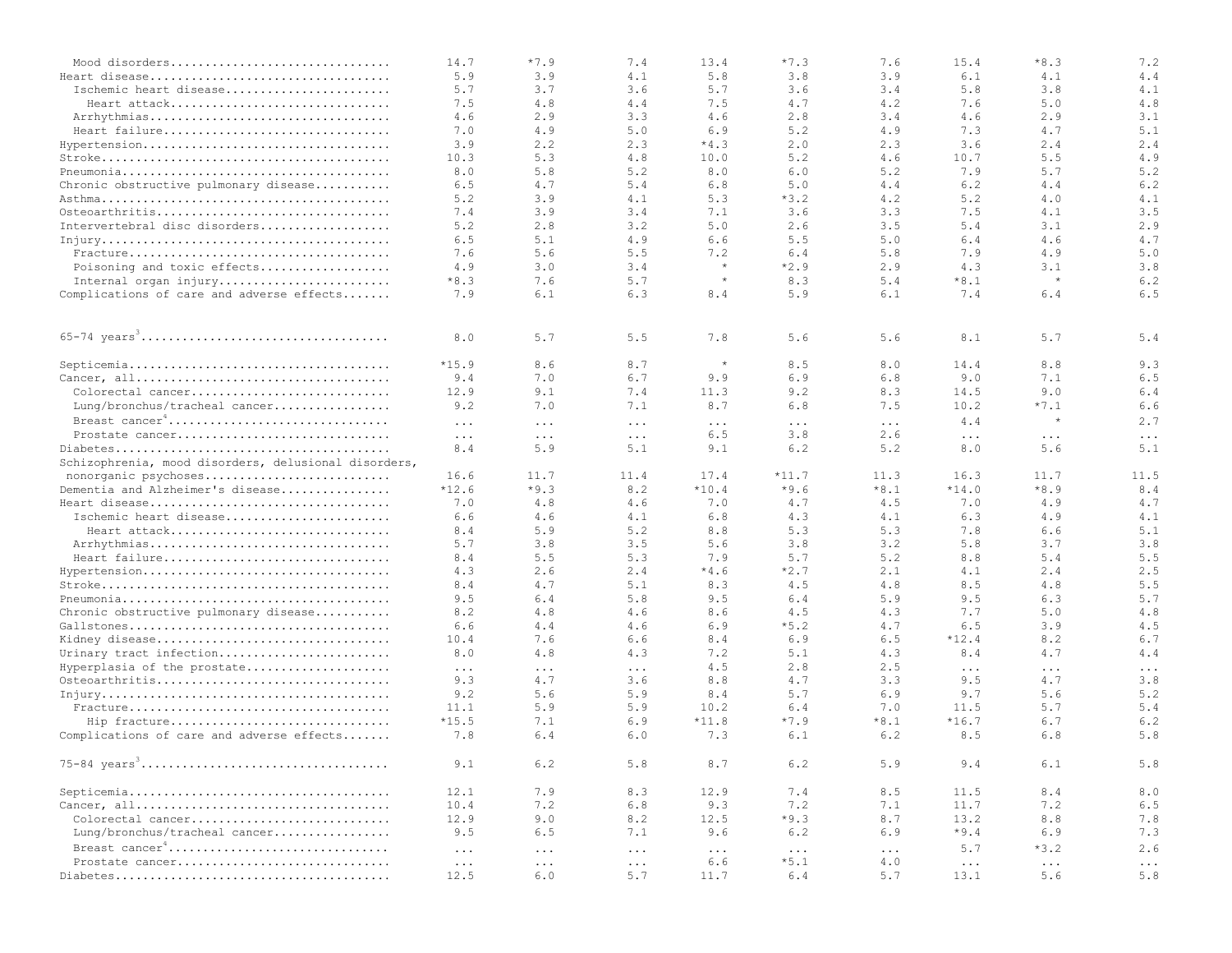| Schizophrenia, mood disorders, delusional disorders, |                      |                      |                      |          |          |          |                      |                      |            |
|------------------------------------------------------|----------------------|----------------------|----------------------|----------|----------|----------|----------------------|----------------------|------------|
| nonorganic psychoses                                 | 15.8                 | 10.8                 | 11.6                 | $*15.7$  | $*11.6$  | $*11.9$  | 15.8                 | 10.4                 | 11.4       |
| Dementia and Alzheimer's disease                     | $*15.3$              | 8.2                  | 7.8                  | $*12.8$  | 7.6      | 6.9      | $\star$              | 8.6                  | 8.6        |
|                                                      | 8.0                  | 5.3                  | 5.0                  | 8.1      | 5.4      | 5.0      | 7.8                  | 5.3                  | 5.0        |
| Ischemic heart disease                               | 7.9                  | 5.1                  | 4.8                  | 8.5      | 5.2      | 5.0      | 7.4                  | 5.1                  | 4.6        |
| Heart attack                                         | 9.7                  | 6.2                  | 5.9                  | 10.1     | 5.8      | 6.2      | 9.3                  | 6.6                  | 5.6        |
| Arrhythmias                                          | 6.6                  | 4.2                  | 4.5                  | 6.5      | 4.3      | 4.5      | 6.7                  | 4.1                  | 4.6        |
| Heart failure                                        | 8.0                  | 5.9                  | 5.2                  | 7.7      | 6.1      | 5.0      | 8.2                  | 5.8                  | 5.4        |
| Hypertension                                         | 6.0                  | 2.6                  | 3.0                  | $\star$  | $*2.1$   | 2.7      | $*5.6$               | 2.8                  | 3.2        |
|                                                      | 10.4                 | 5.9                  | 4.8                  | 10.0     | 5.7      | 4.7      | 10.6                 | 6.0                  | 4.9        |
|                                                      | 10.4                 | 6.3                  | 6.0                  | 9.8      | 6.4      | 6.0      | 11.0                 | 6.3                  | 5.9        |
|                                                      |                      | 4.9                  |                      |          | 4.8      |          |                      | 4.9                  | 5.1        |
| Chronic obstructive pulmonary disease                | 8.0                  |                      | 4.9                  | 6.6      |          | 4.6      | $*10.1$              |                      |            |
|                                                      | 8.5                  | 5.3                  | 5.2                  | 8.0      | 5.6      | 5.2      | 8.8                  | 5.1                  | 5.2        |
|                                                      | 10.5                 | 7.4                  | 6.3                  | 11.0     | 8.2      | 5.9      | $*10.1$              | 6.6                  | 6.8        |
| Urinary tract infection                              | 11.0                 | 5.2                  | 4.6                  | 8.1      | 5.5      | 4.8      | 12.3                 | 5.1                  | 4.6        |
| Hyperplasia of the prostate                          | $\cdot \cdot \cdot$  | $\sim$ $\sim$ $\sim$ | $\sim$ $\sim$ $\sim$ | 6.0      | 3.1      | $\star$  | $\sim$ $\sim$ $\sim$ | $\ldots$ .           | $\ldots$ . |
| Osteoarthritis                                       | 10.1                 | 4.6                  | 3.8                  | 9.9      | 4.4      | 3.7      | 10.2                 | 4.7                  | 3.9        |
|                                                      | 10.1                 | 6.8                  | 5.8                  | 8.9      | $*8.2$   | 7.0      | 10.4                 | 6.3                  | 5.2        |
|                                                      | 11.0                 | 7.4                  | 5.8                  | 10.0     | $\star$  | 6.9      | 11.2                 | 6.7                  | 5.4        |
| Hip fracture                                         | 12.1                 | 7.7                  | 6.3                  | 10.4     | 7.8      | 7.0      | 12.5                 | 7.6                  | 6.0        |
| Complications of care and adverse effects            | 12.5                 | 7.1                  | 6.2                  | 14.0     | 8.1      | 6.0      | 11.2                 | 6.0                  | 6.4        |
|                                                      |                      |                      |                      |          |          |          |                      |                      |            |
| 85 years and over <sup>3</sup>                       | 9.6                  | 6.2                  | 5.8                  | 9.4      | 6.1      | 6.0      | 9.6                  | 6.2                  | 5.7        |
|                                                      | 12.6                 | 6.9                  | 8.2                  | $*11.8$  | 6.7      | 9.2      | 12.9                 | 6.9                  | 7.6        |
|                                                      | 12.1                 | 7.5                  | 6.9                  | 13.4     | 8.6      | 7.2      | 11.3                 | 6.8                  | 6.6        |
| Colorectal cancer                                    | 22.4                 | $*10.1$              | 9.3                  | $\star$  | $\star$  | 8.9      | $*21.1$              | 8.2                  | 9.6        |
| Lung/bronchus/tracheal cancer                        | $\star$              | $*8.0$               | 5.4                  | $\star$  | $*5.9$   | 4.5      | $\star$              | $\star$              | 6.3        |
| Breast cancer <sup>4</sup>                           | $\cdots$             | $\cdots$             | $\cdots$             | $\cdots$ | $\cdots$ | $\cdots$ | $*5.3$               | $\star$              | 1.9        |
| Prostate cancer                                      | $\ldots$             | $\ldots$ .           | $\sim$ $\sim$ $\sim$ | $*7.5$   | $\star$  | $*4.6$   | $\sim$ $\sim$ $\sim$ | $\cdots$             | $\ddots$   |
|                                                      | 9.1                  | 5.5                  | 4.8                  | $\star$  | $\star$  | $*6.0$   | 9.2                  | 4.9                  | 4.1        |
|                                                      |                      |                      |                      |          |          |          |                      |                      |            |
| Schizophrenia, mood disorders, delusional disorders, | $\star$              | $*10.5$              |                      | $\star$  | $\star$  | 9.6      | $\star$              | $*10.8$              | 10.5       |
| nonorganic psychoses                                 |                      | 7.9                  | 10.1<br>$\star$      | $\star$  |          | $\star$  |                      | $*7.6$               |            |
| Dementia and Alzheimer's disease                     | 11.4                 |                      |                      |          | $*8.8$   |          | $*11.0$              |                      |            |
|                                                      | 8.1                  | 5.2                  | 5.1                  | 7.8      | 5.1      | 5.1      | 8.2                  | 5.3                  | 5.1        |
| Ischemic heart disease                               | 7.5                  | 5.4                  | 4.9                  | 6.8      | 5.4      | 4.7      | 7.9                  | 5.4                  | 5.2        |
| Heart attack                                         | 9.8                  | 6.7                  | 6.1                  | 8.9      | 6.4      | 6.1      | 10.3                 | 6.9                  | 6.1        |
| Arrhythmias                                          | 8.3                  | 4.4                  | 4.3                  | $*9.6$   | 4.3      | 4.5      | 7.7                  | 4.4                  | 4.2        |
| Heart failure                                        | 8.6                  | 5.3                  | 5.4                  | 8.0      | 4.9      | 5.6      | 8.8                  | 5.5                  | 5.2        |
|                                                      | $\star$              | $*4.2$               | 2.6                  | $\star$  | $\star$  | 2.6      | $\star$              | $\star$              | 2.6        |
|                                                      | 9.6                  | 5.3                  | $*6.4$               | 9.6      | 5.6      | 5.5      | 9.5                  | 5.1                  | $\star$    |
|                                                      | 10.9                 | 7.0                  | 6.0                  | 11.1     | 6.1      | 6.0      | 10.7                 | 7.5                  | 6.0        |
| Chronic obstructive pulmonary disease                | $*9.0$               | 5.7                  | 4.8                  | $*7.8$   | 5.5      | 5.2      | $\star$              | 5.7                  | 4.5        |
|                                                      | 10.3                 | 5.8                  | 6.1                  | $*9.3$   | $*5.6$   | 5.8      | 10.7                 | $*5.9$               | 6.2        |
|                                                      | $*12.6$              | 8.5                  | 6.7                  | $\star$  | $*9.0$   | $*7.5$   | $*13.8$              | $*8.2$               | 6.2        |
| Urinary tract infection                              | 10.2                 | 5.6                  | 4.8                  | 9.3      | 5.7      | 5.4      | 10.7                 | 5.5                  | 4.7        |
| Hyperplasia of the prostate                          | $\sim$ $\sim$ $\sim$ | $\sim$ $\sim$ $\sim$ | $\sim$ $\sim$ $\sim$ | 6.6      | $*3.7$   | 3.3      | $\sim$ $\sim$ $\sim$ | $\sim$ $\sim$ $\sim$ | $\ddots$   |
| Osteoarthritis                                       | 10.5                 | 4.7                  | 3.9                  | $\star$  | $\star$  | 3.6      | $*9.6$               | 4.4                  | 4.0        |
|                                                      | 10.5                 | 5.9                  | 5.4                  | 11.0     | 6.4      | 6.2      | 10.3                 | 5.8                  | 5.2        |
|                                                      | 11.1                 | 6.1                  | 5.5                  | 11.2     | 6.4      | 6.3      | 11.1                 | 6.0                  | 5.3        |
|                                                      | 12.7                 | 6.5                  | 6.0                  | 12.6     | 6.8      | 6.7      | 12.7                 | 6.5                  | 5.8        |
| Hip fracture                                         |                      |                      |                      |          |          |          |                      | $*9.1$               | 5.7        |
| Complications of care and adverse effects            | $*11.7$              | $*8.2$               | 6.0                  | $*10.7$  | $*6.4$   | 6.5      | $*12.3$              |                      |            |

\*Estimates are considered unreliable. Data preceded by an asterisk have a relative standard error (RSE) of 20%-30%.

Data not shown have an RSE of greater than 30%.

...Category not applicable. 1 Average length of stay is calculated by dividing days of care by number of discharges.

See Appendix II, Average length of stay; Days of care.

<sup>2</sup>Starting with 2008 data, the sample of nonfederal short-stay hospitals was cut in half.